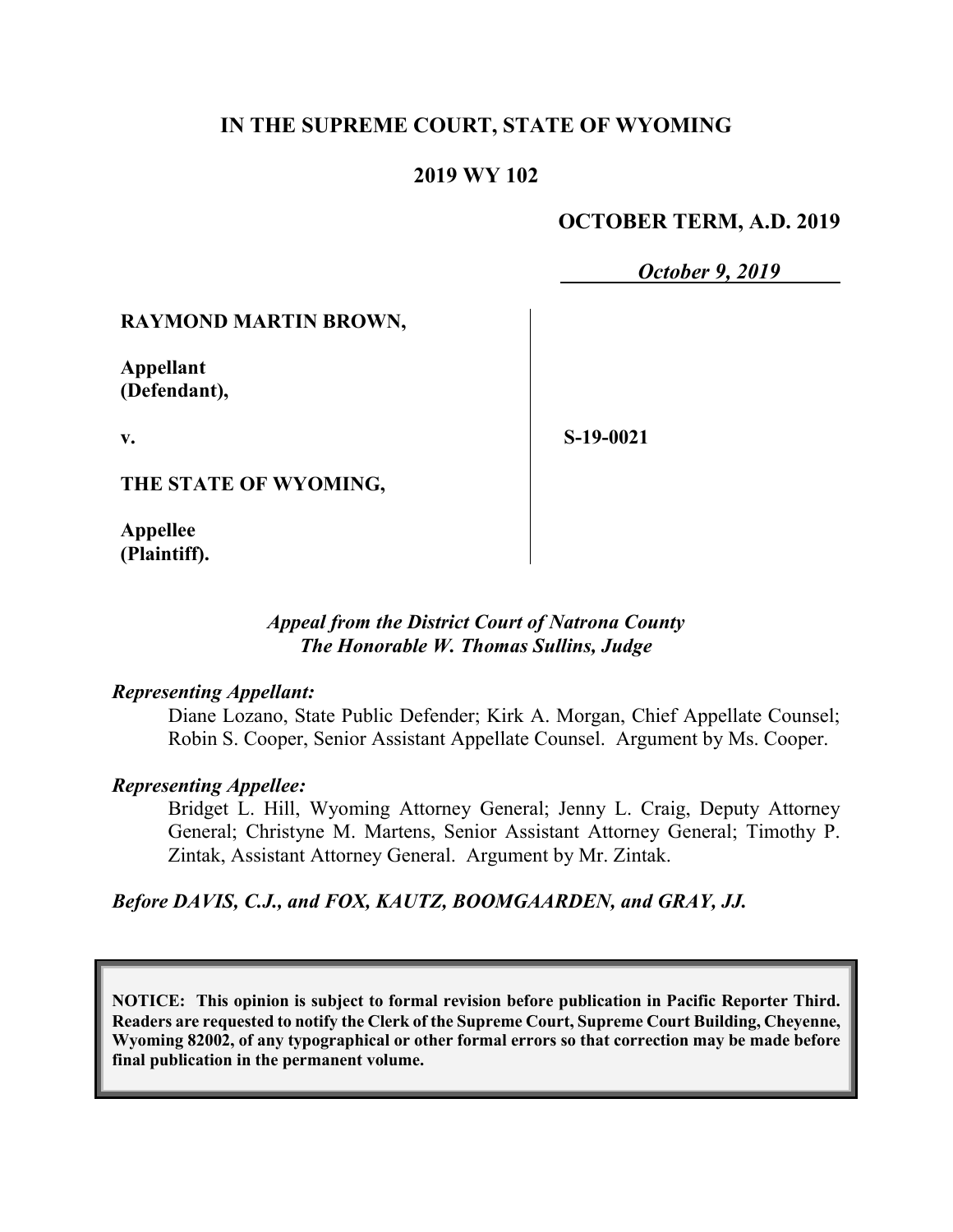### **BOOMGAARDEN, Justice**.

[¶1] A jury convicted Raymond Martin Brown of sexual assault in the third degree and intentional abuse of a vulnerable adult. The district court sentenced him to a total of four to twelve years in prison. On appeal, Mr. Brown argues the district court committed plain error by admitting hearsay evidence, and that the evidence was insufficient to support the jury verdict. We affirm.

### *ISSUES*

[¶2] Mr. Brown raises two issues, rephrased as:

- I. Whether the district court committed plain error when it admitted hearsay testimony from several witnesses and a video recording of SA's interview with the Children's Advocacy Project.
- II. Whether the evidence was sufficient for the jury to convict Mr. Brown of sexual assault in the third degree and intentional abuse of a vulnerable adult.

### *FACTS*

[¶3] In early July 2017, the Kelly Walsh High School Class of 2007 gathered in Casper to celebrate its ten-year reunion with various activities, including a party at the Keg & Cork, a local bar. SA went to the Keg & Cork with her cousin, Lauren Lein, and her cousin's husband, Nicholas Lein.

[¶4] Mr. Brown, a fellow member of the Class of 2007, also went to the Keg & Cork that night. At the bar, Mr. Brown met SA for the first time, began kissing her, and took her hand to lead her to his truck. In the truck, Mr. Brown continued kissing SA, and then began touching her breasts and vaginal area. He then grabbed SA's hand, and placed it on his genitals. SA twice told Mr. Brown to stop. After SA told Mr. Brown to stop the second time, Mr. Brown stated he had to use the restroom and stepped out of the truck to do so.

[¶5] As soon as Mr. Brown left the truck, SA returned to the bar and told her cousin someone had just done "sex stuff" with her. After hearing this, Mrs. Lein got her husband's attention, and told him what SA had just told her. SA then showed them the truck and described the clothes of the individual who took her to the truck. SA then identified that individual as Mr. Brown. Mrs. Lein confronted Mr. Brown, ordered him to leave the bar, hit him, and then called 9-1-1. Police officers arrived and Officers Craig Burns and Alyssa Baedke spoke with SA about what had happened. The following Monday, Rosemary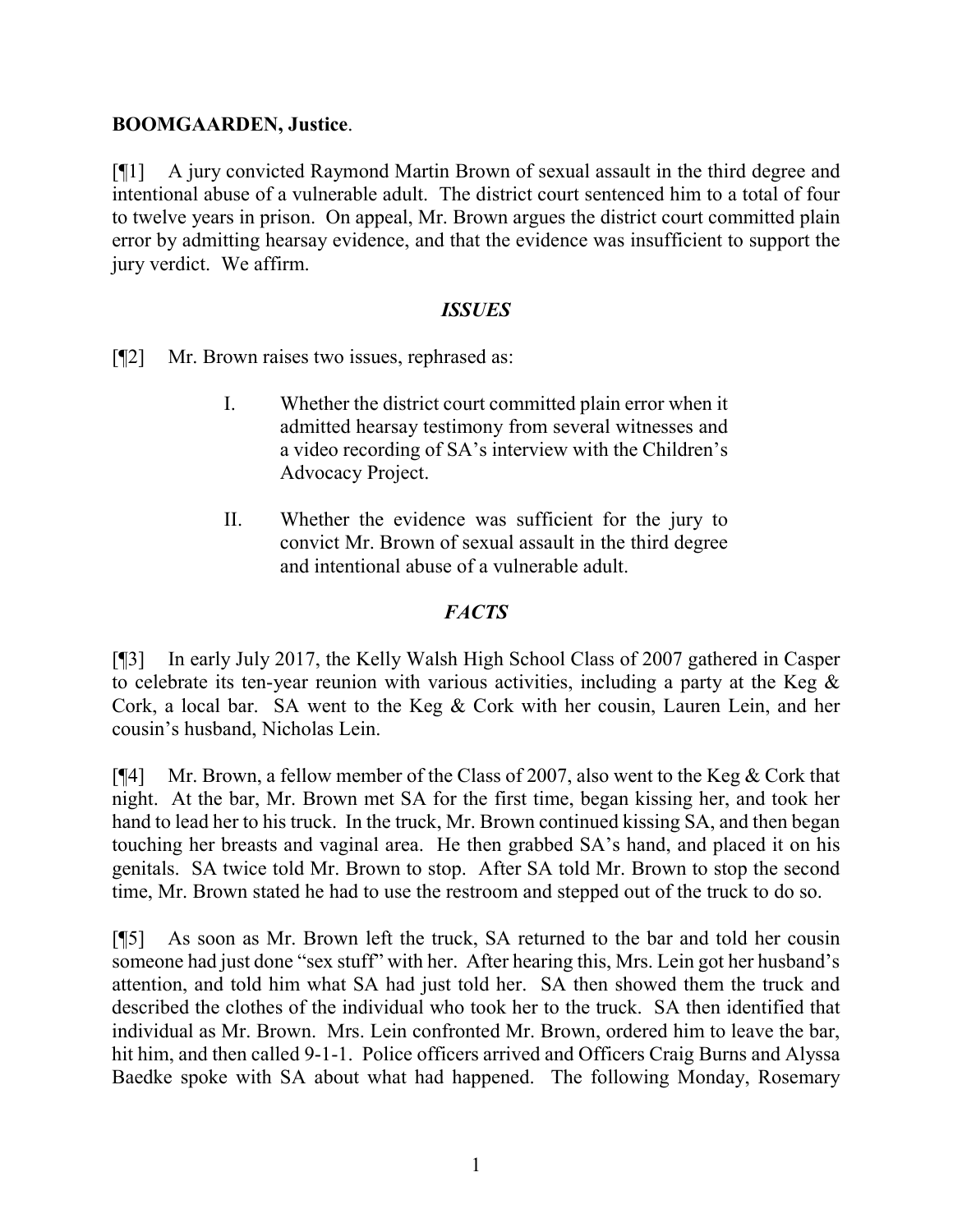Bartle, a forensic interviewer and a licensed professional counselor with the Children's Advocacy Project (CAP), interviewed SA.

[¶6] On November 30, the State charged Mr. Brown with two felonies: sexual assault in the third degree, in violation of Wyo. Stat. Ann.  $\S$  6-2-304(a)(iii),<sup>[1](#page-2-0)</sup> and abuse of a vulnerable adult, in violation of Wyo. Stat. Ann.  $\S 6$ -[2](#page-2-1)-507(a).<sup>2</sup> Over the course of a fourday trial, the State presented evidence that falls into two general categories: evidence regarding SA's disability, and evidence concerning the sexual contact.

[¶7] With respect to the second alternative circumstance of sexual assault in the third degree and to intentional abuse of a vulnerable adult, the jury had to find SA had a disability. *See* Wyo. Stat. Ann. §§ 6-2-304(a)(iii), 6-2-302(a)(iv) (LexisNexis 2019) (sexual assault in the third degree requires a showing that the defendant knew or reasonably should have known that the victim "through a *mental illness, mental deficiency or developmental disability* is incapable of appraising the nature of the victim's conduct.") (emphasis added); *see also* Wyo. Stat. Ann. §§ 6-2-507, 35-20-102(a)(xviii) (LexisNexis 2019) (defining a "vulnerable adult" as someone "eighteen (18) years of age or older who is unable to manage and take care of [herself or her] money, assets or property without assistance as a result of . . . *mental disability*[.]") (emphasis added). To support this finding, the State presented evidence from Dr. Kenneth Bell that SA, a thirty-one-year-old woman with Down syndrome, cannot live and spend money on her own without "the assistance of a guardian and a payee." To compensate for this inability, SA's mother holds both legal conservatorship and guardianship over SA and her money. SA's mother testified that although SA continuously makes noteworthy achievements—such as holding a job, having a "fiancé" who is a young man with Down syndrome, and going out to bars with her friends—those accomplishments are possible only if facilitated by a family member. SA's IQ-to-age equivalency placed her reasoning at the level of an individual seven years and eight months old.

[¶8] In addition to SA's disability, the jury had to find that Mr. Brown engaged in sexual contact with SA. *See* Wyo. Stat. Ann. §§ 6-2-304(a)(iii), 6-2-302(a)(i) (sexual assault in

<span id="page-2-0"></span><sup>&</sup>lt;sup>1</sup> Sexual assault in the third degree occurs when a person "subjects a victim to sexual contact under any of the circumstances of W.S. 6-2-302(a)(i) through (iv)." Wyo. Stat. Ann. § 6-2-304(a)(iii). The State charged Mr. Brown with one count of sexual assault in the third degree, but offered two of those circumstances as alternatives by which the jury could convict: first, the State alleged that Mr. Brown "(i) . . . cause[d] submission of the victim through the actual application, reasonably calculated to cause submission of the victim, of physical force or forcible confinement"; and, second, it alleged that Mr. Brown " $(iv) \dots$  kn[ew] or reasonably should [have] know[n] that the victim through a mental illness, mental deficiency or developmental disability is incapable of appraising the nature of the victim's conduct." Wyo. Stat. Ann.  $§ 6-2-302(a)(i)$ , (iv). At trial, the court instructed the jury that it could convict him under either or both circumstances.

<span id="page-2-1"></span><sup>2</sup> In its Second Amended Complaint, the State narrowed the allegation that Mr. Brown abused a vulnerable adult to specify that Mr. Brown *intentionally*, rather than *intentionally or recklessly*, abused a vulnerable adult. Wyo. Stat. Ann. § 6-2-507.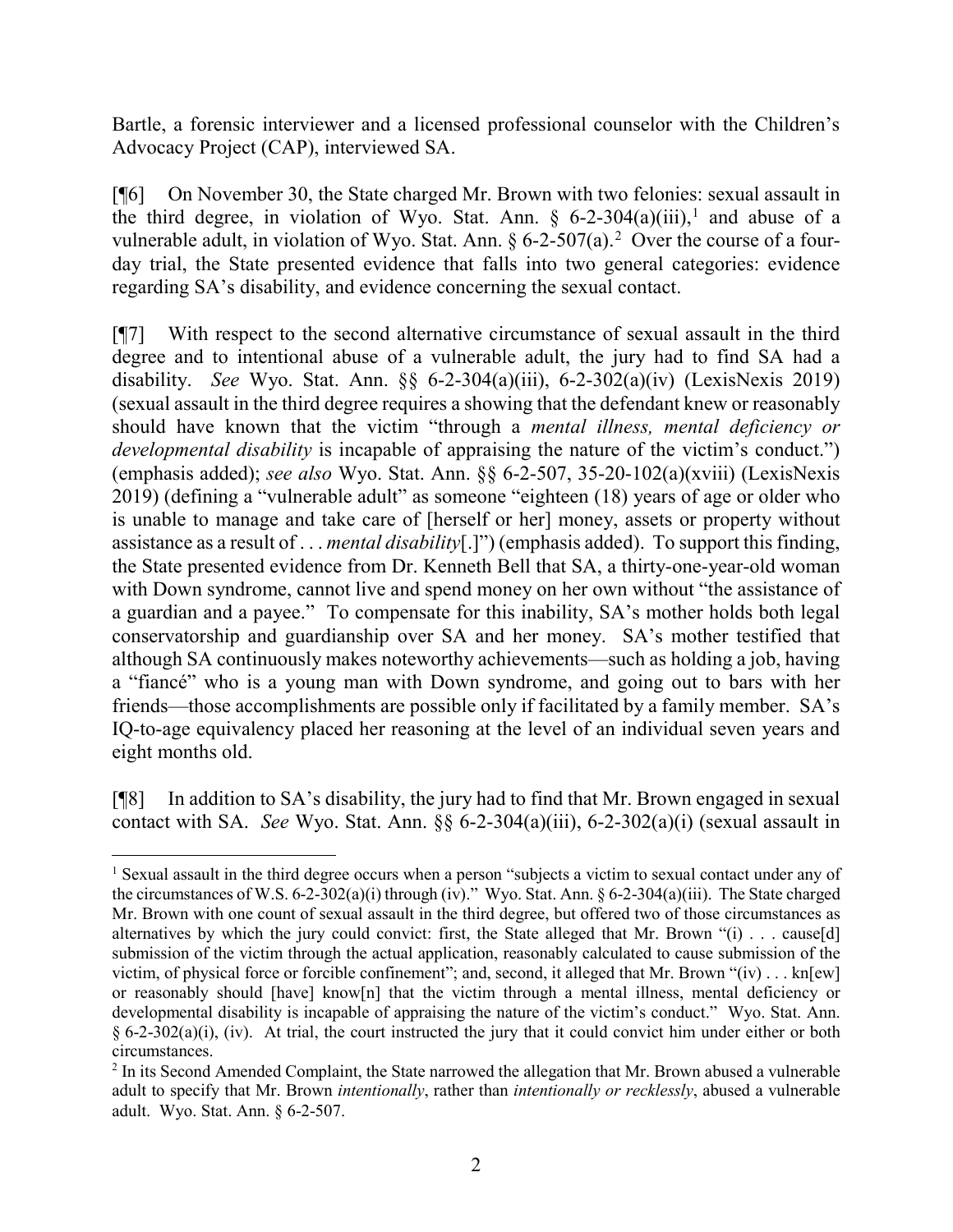the third degree occurs when an actor "subjects a victim to *sexual contact* under" either circumstance offered by the State) (emphasis added); *see also* Wyo. Stat. Ann. §§ 6-2- 507(a), 35-20-102(a)(ii)(E), (xxii) (defining "abuse" in the abuse of a vulnerable adult statute to include "sexual abuse," and defining "sexual abuse" to include "*sexual contact*") (emphasis added). To support the sexual contact finding, the State called SA to testify about what happened at the bar and in Mr. Brown's truck. Additionally, the State called SA's cousin, SA's cousin's husband, Officers Burns and Baedke, and Ms. Bartle to testify, among other things, about SA's statements to them about what happened the night of the assault. The State also played for the jury the video recording of Ms. Bartle's CAP interview with SA. Finally, the State called a forensic scientist from the biological and DNA unit of the Wyoming State Crime Lab to testify about DNA that officers recovered from the truck, SA, and Mr. Brown.

[¶9] At trial, Mr. Brown primarily argued that he was either not the person who assaulted SA, or, if he was, he was too intoxicated to form the requisite intent. With respect to his intoxication, the State presented evidence that Mr. Brown had a retrograde blood alcohol level anywhere between 0.14 and 0.23 at the time of the assault (depending on Mr. Brown's regular level of alcohol intake). However, two witnesses testified that, despite his intoxication, Mr. Brown appeared coherent during that time.

[¶10] The jury convicted him of sexual assault in the third degree, under both circumstances referenced above, and intentional abuse of a vulnerable adult. The district court sentenced Mr. Brown to concurrent sentences of four to twelve years for sexual assault in the third degree and four to eight years for intentional abuse of a vulnerable adult. This timely appeal followed.

[¶11] Additional facts are set forth below as necessary.

# *DISCUSSION*

# *I. The district court did not plainly err when it admitted alleged hearsay testimony and a video recording of SA's interview with the Children's Advocacy Project.*

[¶12] Mr. Brown argues the district court erred when it admitted hearsay testimony from five witnesses—Mrs. Lein, Mr. Lein, Officer Baedke, Officer Burns, and Ms. Bartle—and the CAP interview video. We conclude that Mr. Brown fails to establish plain error with respect to the alleged hearsay because he cannot establish the district court transgressed a clear and unequivocal rule of law and because Mr. Brown suffered no material prejudice from the admission of the hearsay evidence.

[¶13] We review for plain error because Mr. Brown did not object to the challenged testimony or admission of the CAP video at trial. *See Schreibvogel v. State*, 2010 WY 45, ¶ 26, 228 P.3d 874, 884 (Wyo. 2010). "Plain error exists when: 1) the record is clear about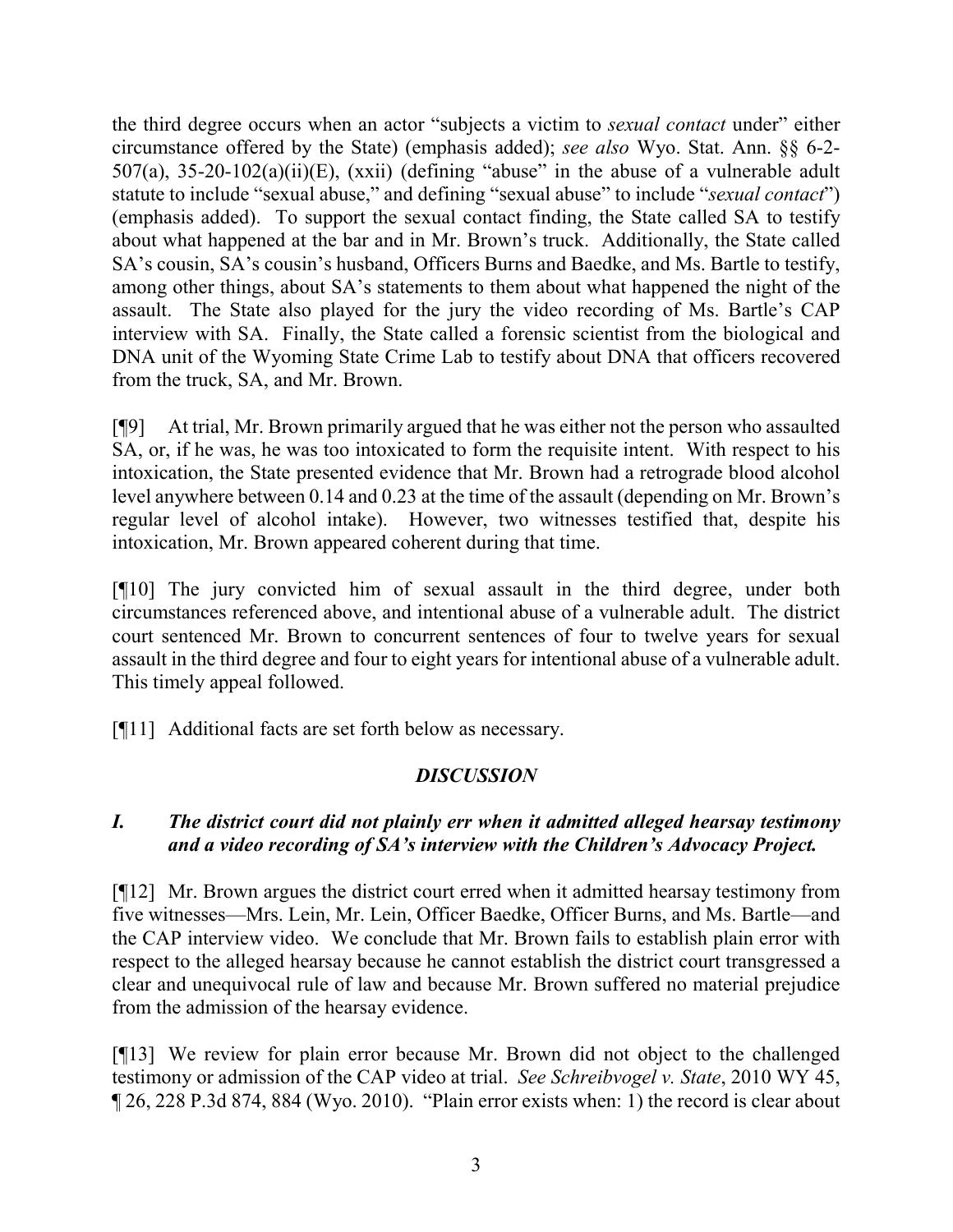the incident alleged as error; 2) there was a transgression of a clear and unequivocal rule of law; and 3) the party claiming the error was denied a substantial right resulting in material prejudice." *Id.* ¶ 19, 228 P.3d at 882 (citing *Causey v. State*, 2009 WY 111, ¶ 18, 215 P.3d 287, 293 (Wyo. 2009)). With respect to the second requirement, Mr. Brown "must demonstrate the existence of a clear and unequivocal rule of law which the particular facts transgress in a clear and obvious, not merely arguable, way." *Id.* ¶ 30, 228 P.3d at 885 (quoting *Causey*, ¶ 19, 215 P.3d at 293).

# *A. The record clearly preserves each alleged error.*

[¶14] The record clearly preserves each alleged error, thus satisfying the first plain error requirement. Mrs. Lein testified about what SA told her at the bar after the assault. Mrs. Lein testified that SA came to her and said that "[a] man just took me to his truck in the parking lot . . . and did sex stuff." When she asked what SA meant by "sex stuff," SA said that "[h]e put his tongue in my mouth and tried going up my shirt."

[¶15] Mrs. Lein then asked SA to show her where the "sex stuff" happened and the man. SA showed her the truck—identified at trial as Mr. Brown's truck—and then Mrs. Lein asked if SA could identify the man who did the "sex stuff." Mrs. Lein testified that SA said the man "was wearing a black shirt," and, after looking around the bar, SA pointed at Mr. Brown. Finally, Mrs. Lein confirmed for the jury that Mr. Brown was the same person SA identified that night in the Keg & Cork.

[¶16] Next, Mr. Lein testified about what happened as he was getting ready to leave the bar. After Mrs. Lein got his attention, he "walked up to her, and she [told him] that some guy had tried to take [SA] out to the vehicle and do sex stuff with her."

[¶17] Officer Burns testified about his interview with SA on the night of the assault. He testified that SA told him "she was at the bar and a male approached her, the male started kissing on her, and the male eventually led her outside to his truck." Officer Burns further testified that SA stated that, while in the truck, "he tried to pull her pants down, . . . kept touching her breasts, . . . grabbed her hand and basically had her hand touch the male's penis that he had exposed by pulling his pants down." Finally, Officer Burns testified that SA told him the man "was touching her vaginal area."

[¶18] After Officer Burns decided SA would be more comfortable if a female officer interviewed her, Officer Baedke interviewed SA and testified regarding that interview. SA told Officer Baedke that while in the Keg & Cork, a man started kissing her and then took "her hand and pulled her out of the Keg  $&$  Cork" to his vehicle. Officer Baedke testified that SA told her she got in the vehicle on the passenger side, Mr. Brown got in the vehicle on the driver's side, and then he "touched her and did sexy stuff" with her. She further testified that SA "had also stated that she had, once again, you know, said, Can we stop?" SA told Officer Baedke that "he had stopped, and then [SA] continued on and said the male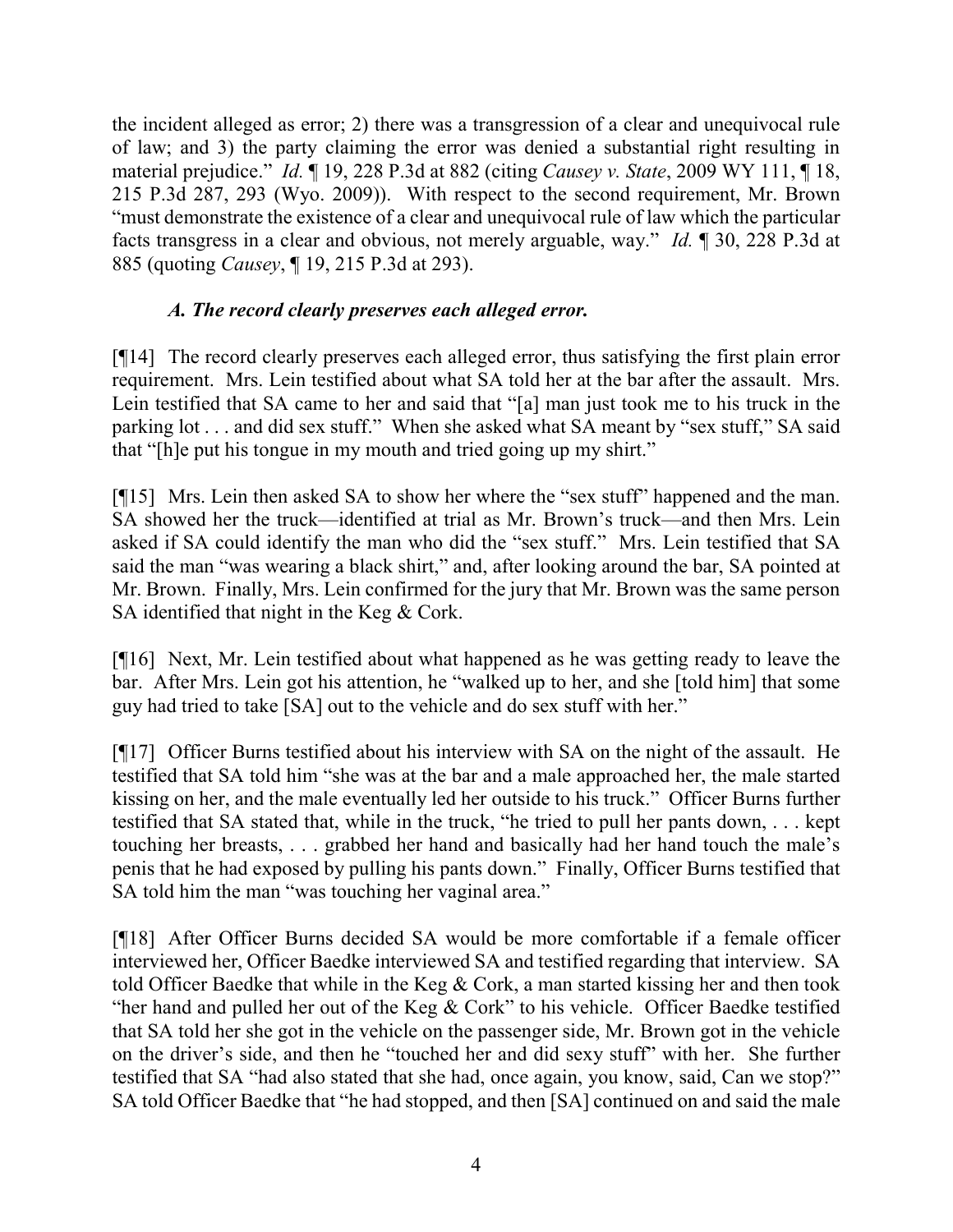had proceeded to pull her pants halfway down" and touch her vaginal area. Lastly, Officer Baedke testified that SA said the man took her hand and placed it on his genitals.

[¶19] Finally, Ms. Bartle testified about what SA told her during the CAP interview. Ms. Bartle testified that SA told her a man at the bar started kissing her and then took her to his truck where "he began groping her and put his hands also on her genital—his genitals." Ms. Bartle stated that SA "was in the position of feeling like she needed to be feeling him as well. It was not consensual for her, she did not want it to happen and did not agree to the experience." During Ms. Bartle's testimony, the State played the video of this interview.

# *B. The court's admission of the challenged evidence did not violate a clear and unequivocal evidentiary rule in a clear and obvious way.*

[¶20] Mr. Brown argues admission of the testimony and CAP interview video violated the hearsay rule. W.R.E. 801(c) defines "hearsay" as "a statement, other than one made by the declarant while testifying at the trial or hearing, offered in evidence to prove the truth of the matter asserted." W.R.E. 801(c). Under W.R.E. 802, "[h]earsay is not admissible" unless otherwise provided by the Wyoming Rules of Evidence, this Court, or by statute. W.R.E. 802. Various exceptions and exclusions to the hearsay rule permit a court to admit otherwise inadmissible testimony. *See, e.g.*, W.R.E. 801(d) (exclusions) and 803(1)–(24) (exceptions). However, because defense counsel did not object to admission of any of the evidence Mr. Brown now challenges, the district court did not consider those exceptions or exclusions, and this case presents the same problem on appeal that we identified in *Schreibvogel*. *See Schreibvogel*, ¶¶ 25–30, 228 P.3d at 884–85.

[¶21] A jury convicted Mr. Schreibvogel of two counts of first degree sexual assault and one count of robbery. *Id.* ¶ 1, 228 P.3d at 878. On appeal, he argued the trial court erred when it allowed the State to introduce "inadmissible hearsay" testimony from three witnesses: the investigating officer, an x-ray technician, and an emergency room nurse. *Id.* ¶¶ 25, 27, 228 P.3d at 884. Each of the three witnesses recounted statements the victim made to them, individually. *Id. ¶* 27, 228 P.3d at 884. Because defense counsel did not object at trial, we acknowledged that it was "difficult to identify the specific basis for admissibility of the challenged testimony." *Id.* ¶ 28, 228 P.3d at 884. Mr. Schreibvogel pointed to the general ban on hearsay as the clear and unequivocal rule of law, but given his counsel's failure to object, and "because the challenged evidence was potentially admissible under several evidentiary rules," Mr. Schreibvogel failed to establish a violation of a clear and unequivocal rule of law in a clear and obvious, not merely arguable, way. *Id.* ¶ 30, 228 P.3d at 885.

[¶22] Because Mr. Brown's counsel similarly did not object at trial, it is exceedingly difficult to identify how the court violated the hearsay rule when it admitted the challenged testimony and CAP interview video. *See id.* The State identifies various means through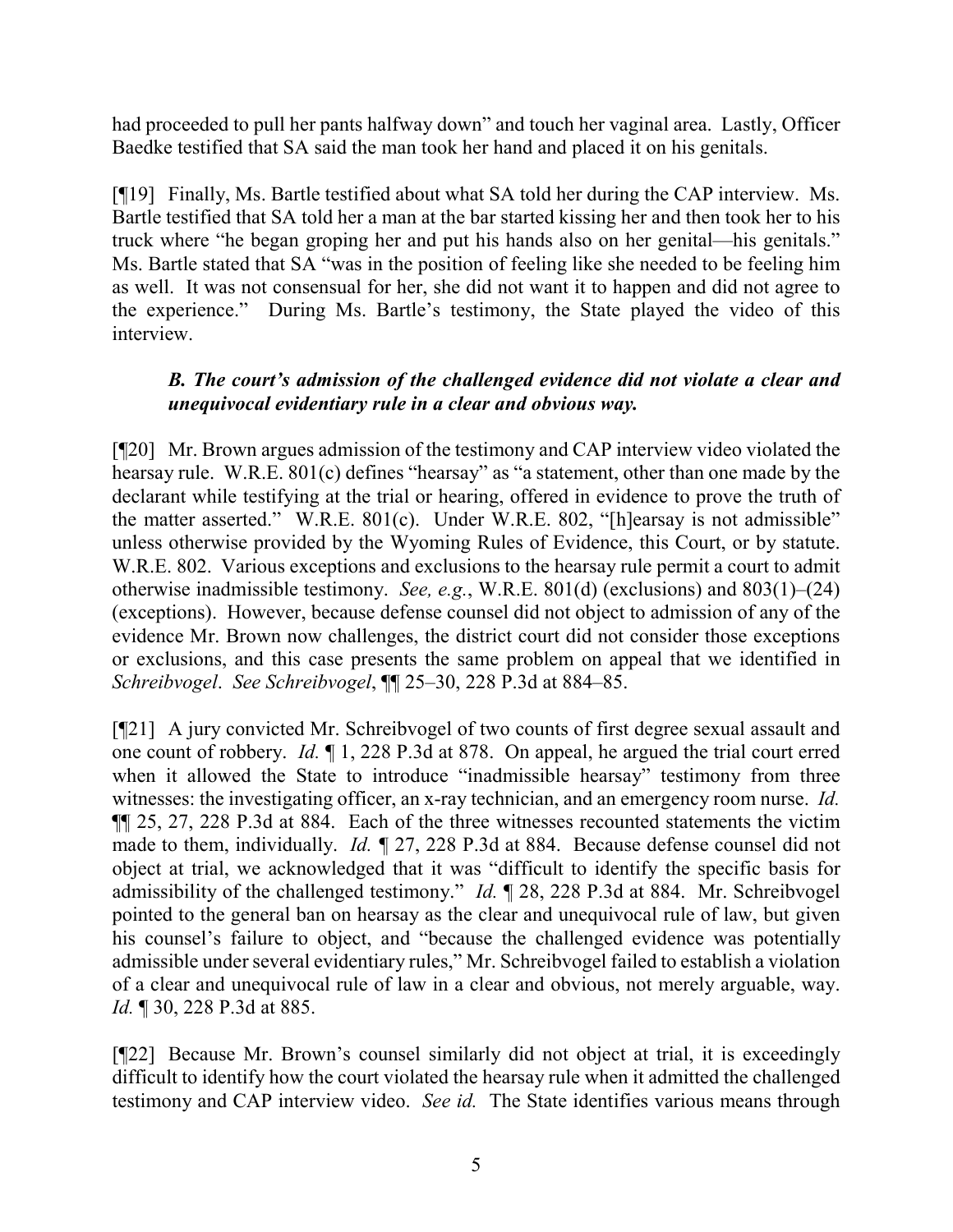which the court could have admitted both the challenged testimony and the CAP interview video. For example, the State asserts that various portions of the challenged evidence could have been admitted as non-hearsay or under exceptions to the hearsay rule, including: (1) to prove the effect on the hearer, (2) as excited utterances under W.R.E. 803(2), or (3) as prior statements of identification under W.R.E.  $801(d)(1)(C)$  because SA testified.<sup>[3](#page-6-0)</sup> Had the district court admitted the challenged evidence over defense counsel's objection under any of these circumstances, defense counsel could have requested, and the court may have provided, appropriate limiting instructions. *Schreibvogel*, ¶ 28, 228 P.3d at 884. As the record stands, however, Mr. Brown's claim that the court violated a clear and unequivocal evidentiary rule in a clear and obvious, not merely arguable, way, falls short because defense counsel never objected to the challenged—but potentially admissible—evidence. *See id.* ¶ 30, 228 P.3d at 885; *Causey*, ¶ 19, 215 P.3d at 293. Neither admission of the challenged testimony nor the CAP interview video violated a clear and unequivocal rule of law in a clear and obvious, not merely arguable, way. *Schreibvogel*, ¶ 30, 228 P.3d at 885.

### *C. Mr. Brown also does not establish material prejudice.*

[¶23] In any event, Mr. Brown has failed to meet his burden of proving that he was materially prejudiced by admission of the challenged testimony or the CAP interview video. *Snow v. State*, 2009 WY 117, ¶ 34, 216 P.3d 505, 516–17 (Wyo. 2009). He makes a cursory argument with respect to material prejudice, asserting the challenged testimony without mention of the CAP interview video—was highly prejudicial due to its repetitious nature. Repetition itself does not establish material prejudice, however, and we conclude that the admission of alleged hearsay was not harmful because the record makes clear that any such evidence was "merely cumulative" of other evidence showing Mr. Brown's guilt, including SA's personal account of the assault.[4](#page-6-1) *See Griggs v. State*, 2016 WY 16, ¶ 124, 367 P.3d 1108, 1142 (Wyo. 2016) (noting that "an error in admission of hearsay is not

<span id="page-6-0"></span><sup>&</sup>lt;sup>3</sup> Mr. Brown asserts that the challenged evidence could not have been admitted as "prior consistent" statements" under W.R.E.  $801(d)(1)(B)$  because defense counsel never alleged that SA's story was recently fabricated or that her testimony was impacted by improper influence or motive. During his crossexamination of SA, however, defense counsel questioned why SA's family members were present when she made her statements to the police, suggesting perhaps that her statements were influenced by family members or that she could not remember the details of the assault without her family members' assistance. Had defense counsel objected to the hearsay evidence, the district court could have determined whether W.R.E. 801(d)(1)(B) applied or not. *See Jones v. State*, 2019 WY 45, 439 P.3d 753 (Wyo. 2019). On this record, however, the most we can conclude is that the court arguably, not clearly, transgressed W.R.E.  $801(d)(1)(B)$ . This is not enough to establish plain error.

<span id="page-6-1"></span><sup>4</sup> In various places throughout his brief Mr. Brown asserts, without any substantive analysis, that the witnesses' testimony "ran afoul" of W.R.E. 403. Because he provides no cogent argument or citation to relevant authority on this point, we will not consider whether W.R.E. 403 presents independent grounds for reversal. *See Bear Peak Res., LLC v. Peak Powder Res., LLC*, 2017 WY 124, ¶ 50, 403 P.3d 1033, 1049 (Wyo. 2017) (citation omitted) ("We refuse to consider arguments that are not supported by cogent argument and citation to the record or legal authority.").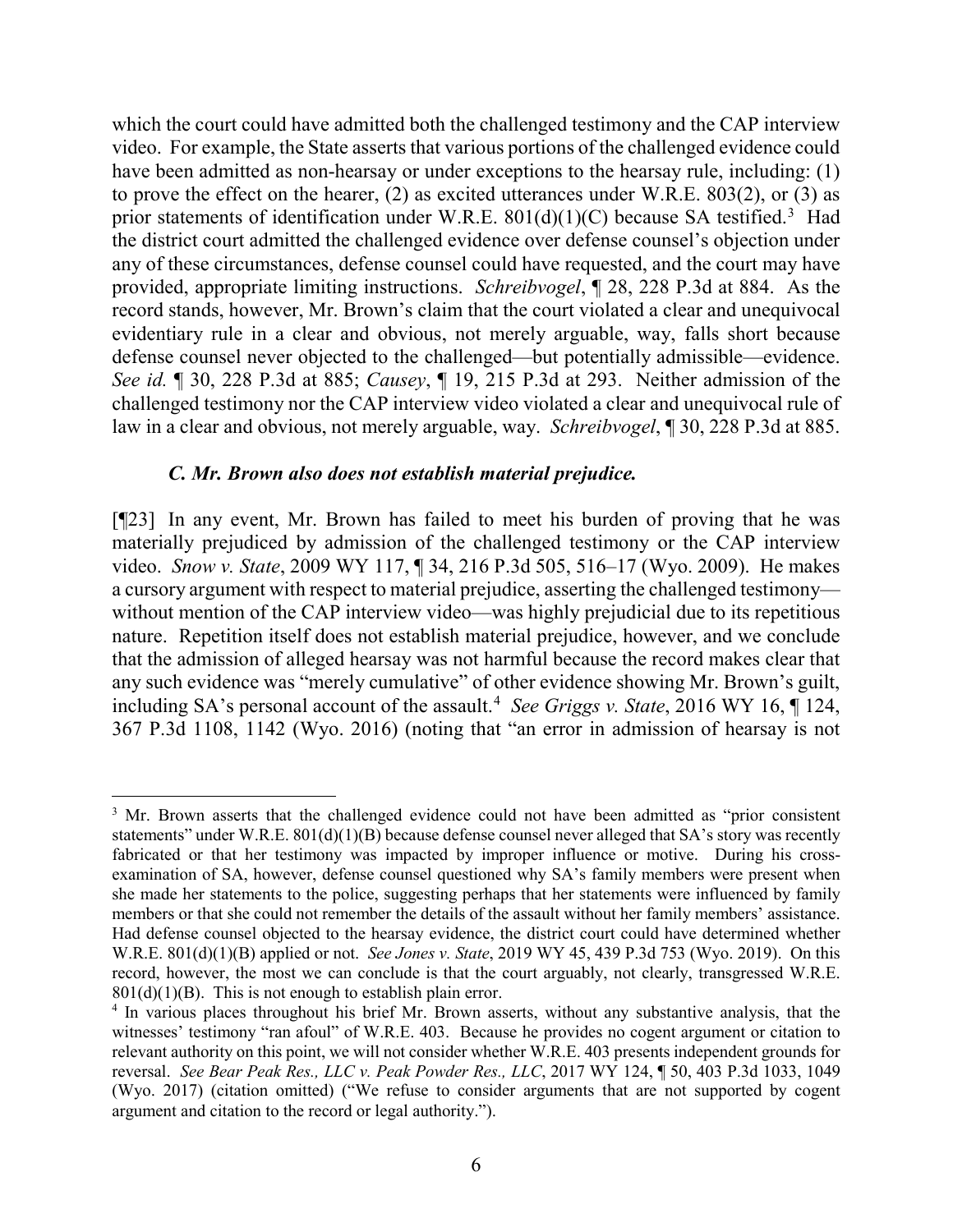harmful if the evidence was 'merely cumulative' of other evidence showing the defendant's guilt.").

[¶24] Notwithstanding Mr. Brown's argument to the contrary, this case is distinguishable from *Wilde v. State*, 2003 WY 93, 74 P.3d 699 (Wyo. 2003). In *Wilde*, the victim told her mother, two months after the alleged incident occurred, that Mr. Wilde sexually assaulted her. *Id.*  $\parallel$  6, 74 P.3d at 702. At trial, the court erroneously admitted hearsay testimony consisting of the victim's nearly identical statements about the alleged sexual assault "to her mother, sister, police officer, physician, nurse, and 'forensic interviewer.'" *Id.* ¶ 12, 74 P.3d at 707. We found admission of the testimony prejudicial primarily because the State used the evidence to bolster the victim's testimony by "piling on" the repeated, consistent statements. *Id.* ¶ 14, 74 P.3d at 707–08; *see also Griggs*, ¶ 109, 367 P.3d at 1139.

[¶25] Here, the alleged hearsay did not consist of SA's nearly identical statements about the alleged sexual assault to numerous witnesses months after the alleged incident. Instead, the alleged hearsay evidence consisted of SA's statements immediately after the alleged sexual assault and "in a manner that would be expected in the early stages of a typical investigation." *See Griggs*, ¶ 112, 367 P.3d at 1139. The record also illustrates that defense counsel used the alleged hearsay evidence to highlight inconsistencies between SA's testimony at trial and the facts she shared with, and were testified to, by the other witnesses, and as reflected in the CAP interview video. Defense counsel was thus able to attack SA's credibility using the challenged evidence, something Mr. Wilde's counsel could not do because the testimony consisted of "more-or-less contemporaneous repetitions of a single statement." *Wilde*, ¶ 12, 74 P.3d at 707. Under these circumstances, and on this record viewed as a whole, we see no reasonable probability that the verdict would have been more favorable to Mr. Brown if the alleged evidentiary errors had not been committed. *Griggs*, ¶ 123, 367 P.3d at 1142 (citing *McGinn v. State*, 2015 WY 140, ¶ 13, 361 P.3d 295, 299 (Wyo. 2015)).

# *II. The evidence was sufficient for the jury to convict Mr. Brown of sexual assault in the third degree and intentional abuse of a vulnerable adult.*

[¶26] Mr. Brown argues the evidence was insufficient for the jury to convict him of sexual assault in the third degree and intentional abuse of a vulnerable adult. With regard to sexual assault in the third degree, he alleges there was insufficient evidence to show that he applied physical force and he knew or should have known of SA's mental disability. With respect to intentional abuse of a vulnerable adult, Mr. Brown alleges that the evidence was insufficient to show that he could form the requisite intent to abuse a vulnerable adult while intoxicated. We conclude there was sufficient evidence with respect to each charge.

[¶27] When reviewing a conviction for sufficiency of the evidence, this Court does not consider "whether or not the evidence was sufficient to establish guilt beyond a reasonable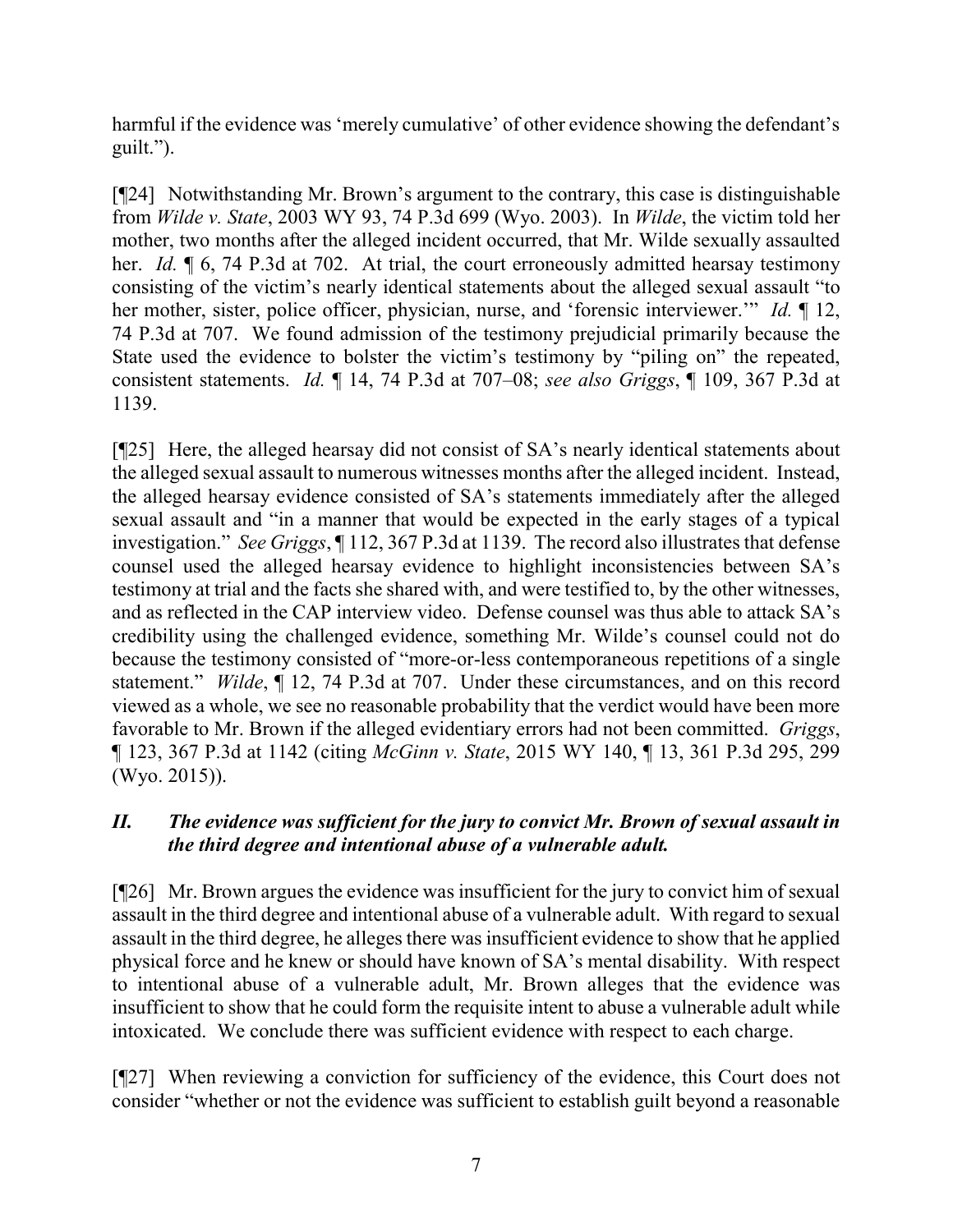doubt, but [instead] whether or not the evidence could reasonably support such a finding by the factfinder." *Hill v. State*, 2016 WY 27, ¶ 13, 371 P.3d 553, 558 (Wyo. 2016) (quoting *Levengood v. State*, 2014 WY 138, ¶ 12, 336 P.3d 1201, 1203 (Wyo. 2014)). "We will not reweigh the evidence nor will we re-examine the credibility of the witnesses." *Id.* ¶ 12, 371 P.3d at 558 (citation omitted). We review the sufficiency of the evidence "from this perspective because we defer to the jury as the fact-finder and assume they believed only the evidence adverse to the defendant since they found the defendant guilty beyond a reasonable doubt." *Oldman v. State*, 2015 WY 121, ¶ 5, 359 P.3d 964, 966 (Wyo. 2015) (citation omitted). Consequently, we examine the evidence "in the light most favorable to the State[.]" *Faubion v. State*, 2010 WY 79, ¶ 12, 233 P.3d 926, 929 (Wyo. 2010) (citation omitted). "We accept all evidence favorable to the State as true and give the State's evidence every favorable inference which can reasonably and fairly be drawn from it. We also disregard any evidence favorable to the appellant that conflicts with the State's evidence." *Harnden v. State*, 2016 WY 92, ¶ 5, 378 P.3d 611, 612–13 (Wyo. 2016) (citation omitted).

# *A. Sexual assault in the third degree.*

[¶28] Mr. Brown only challenges the sufficiency of the evidence to support the State's alternative circumstances regarding how he committed sexual assault in the third degree. [5](#page-8-0) As to these two circumstances, the court instructed the jury that the State had to prove beyond a reasonable doubt that:

> 5. [Mr. Brown] caused the submission of [SA] through the actual application, reasonably calculated to cause the submission of [SA], of physical force; or

> > [Mr. Brown] knew or reasonably should have known that [SA] through a mental illness, mental deficiency or developmental disability was incapable of appraising the nature of [SA's] conduct.

[¶29] The State presented the following evidence in support of the first circumstance: (1) Mr. Brown continued sexually contacting SA after the first time she said "no," and stopped the contact only after she said "no" a second time; and (2) Mr. Brown grabbed SA's hand and placed it on his genitals while he and SA were in his truck. A reasonable jury could have concluded that Mr. Brown's continued contact after SA said "no" and his grabbing SA's hand and placing it on his genitals constituted physical force reasonably calculated to cause submission.

<span id="page-8-0"></span><sup>&</sup>lt;sup>5</sup> Mr. Brown does not challenge the sufficiency of the evidence with respect to any of the remaining elements of sexual assault in the third degree, which identified the date, location, defendant, and that the defendant "subjected the victim, [SA], to sexual contact[.]"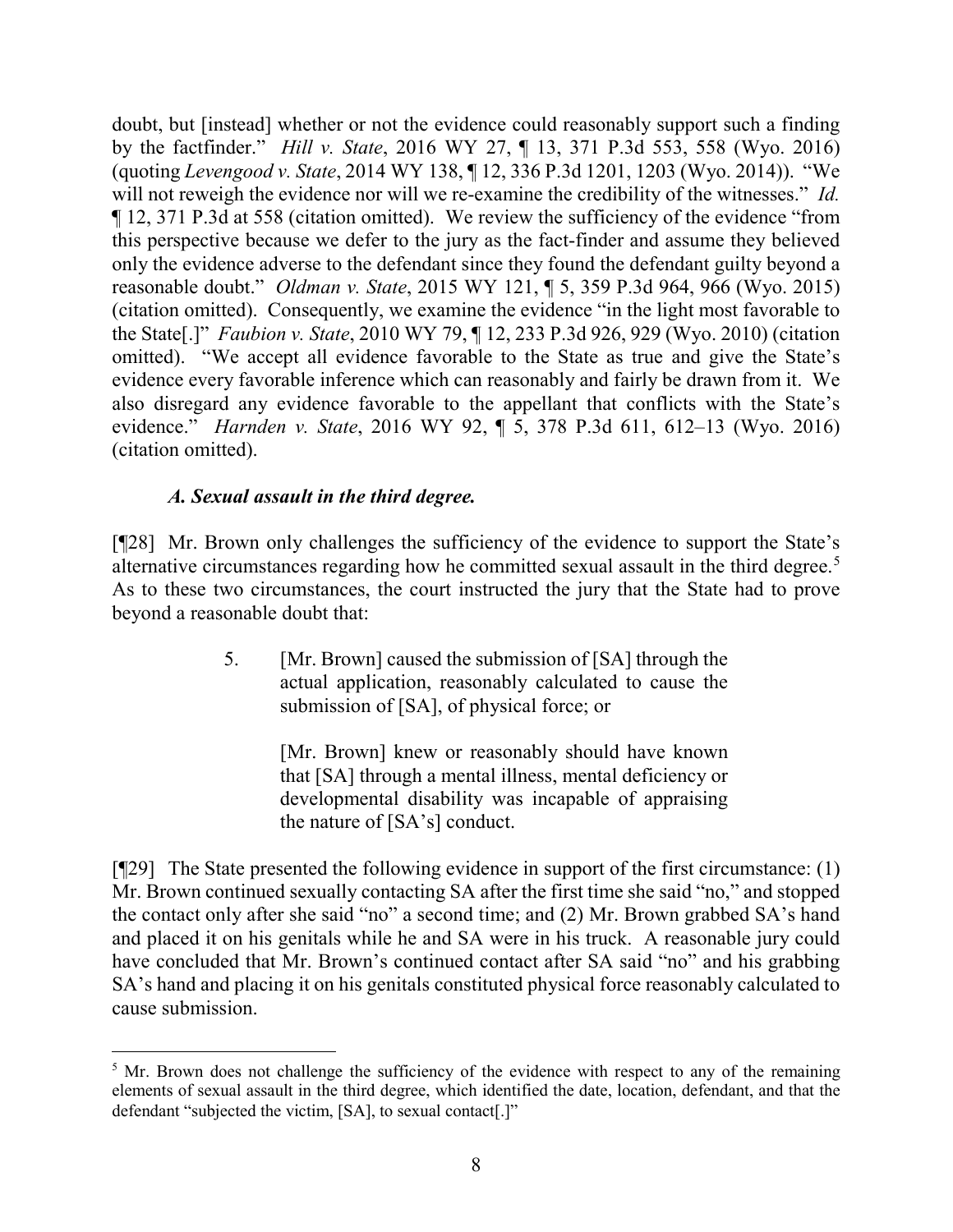[¶30] The State relied on circumstantial evidence to support a finding on the second circumstance. Mr. Brown specifically takes issue with Dr. Bell's testimony regarding the outward characteristics that indicate someone has an intellectual disability. We resolved a similar sufficiency of the evidence challenge to an appellant's conviction for sexual assault in the first degree in *Saiz v. State*, 2001 WY 76, 30 P.3d 21 (Wyo. 2001). Although we considered Mr. Saiz's previous experience and interaction with other individuals with Down syndrome, the length of time he interacted with the victim, and his acknowledgement of the victim's disability—facts not present here—we pointed out that a defendant's "knowledge" is often proved by circumstantial evidence such as the victim's physical characteristics and mannerisms outwardly indicating her disability. *Saiz*, ¶¶ 19–21, 30 P.3d at 27–28. We noted that such circumstantial evidence included:

- The victim's height, IQ range, and physical characteristics indicating mental disability;
- The manner in which the victim answered counsel's questions at trial (i.e., "in short, choppy and often incomplete sentences throughout her testimony");
- Other witnesses' testimony "regarding the victim's IQ and age-equivalent functioning level"; and
- Other witnesses' testimony explaining the relative importance of the victim's IQ and age-equivalent functioning level.

*Id.*  $\P$  21–25, 30 P.3d at 27–28. Finally, and "[p]erhaps most importantly," we took into consideration that "the jury observed the victim testify and was able to assess factors such as her physical appearance, stature, demeanor, and the manner and qualitative level of the victim's speech." *Id.* ¶ 21, 30 P.3d at 28.

[¶31] *Saiz*'s consideration of circumstantial evidence is instructive here.First, as in *Saiz*, the jury heard evidence about SA's ability to interact socially, to understand sexual activity, to rationalize as an adult, and her IQ and age equivalence. Her full-scale IQ was below the 0.1 percentile, $6$  with a composite score of 49, which was consistent with her history of testing. Her verbal comprehension score was in the 0.5 percentile, with a composite score of 61, which was "extremely low." Her IQ-to-age equivalency placed her reasoning at the level of an individual seven years and eight months old. Because of her Down syndrome, SA did not have "the ability to understand complex social interactions including sexual

<span id="page-9-0"></span> <sup>6</sup> Dr. Bell explained that "[a] percentile means the percent of the population that was used in the development of that test who obtained similar scores to the patient that you're testing." He confirmed that if, for example, "your percentile is one percent, that means 99 percent score higher than you[.]"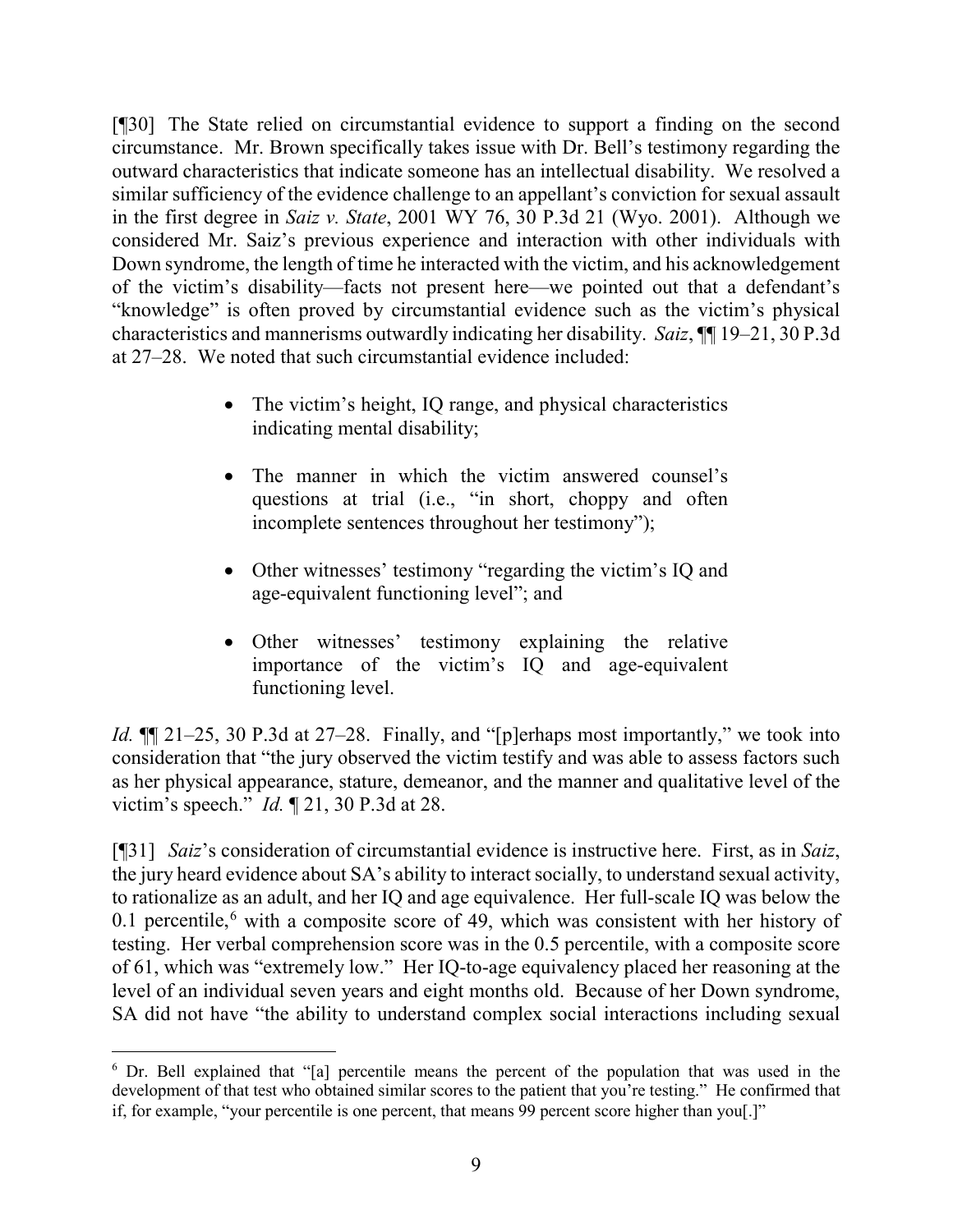behavior." SA's mother basically agreed, stating that while SA understood what sex is, she has an "immature" understanding of human anatomy. While SA loosely knew about having a family, she did not "make the correlation" between sex and babies. Finally, after both SA's mother and Dr. Bell testified, SA testified, allowing the jury to perceive for itself each of these factors. *See id.* ¶ 21, 30 P.3d at 28.

[¶32] Second, as in *Saiz*, several witnesses testified that SA's physical characteristics and speech made her disability apparent. *See id.* ¶ 21, 30 P.3d at 27–28*.* Dr. Bell testified that SA's dysmorphic features were "obvious," and that most people would know she had a disability after a brief conversation with her. Officer Baedke testified it was "pretty apparent" to her that SA had a disability and Officer Sam Dunnuck testified that it was apparent to him that SA had a disability. Thomas Hallock, a previous Keg & Cork employee, testified that SA's physical characteristics show she has Down syndrome. Once again, SA testified, thus allowing the jury to observe her physical characteristics and speech first hand. *See id.*

[¶33] The jury could reasonably infer from this evidence that Mr. Brown knew or reasonably should have known that SA through a mental illness, mental deficiency or developmental disability was incapable of appraising the nature of her conduct. *See id.* ¶ 18, 30 P.3d at 27.

# *B. Intentional abuse of a vulnerable adult.*

[¶34] Mr. Brown summarily argues that the evidence was insufficient to show how, while intoxicated, he could form the requisite intent to abuse a vulnerable adult, or how he could ascertain the severity of SA's disability.<sup>[7](#page-10-0)</sup> The court instructed the jury, in relevant part, that to convict Mr. Brown on this charge, the State had to prove beyond a reasonable doubt that Mr. Brown "[i]ntentionally" abused a vulnerable adult. The court instructed the jury on the definition of "intentionally." The court further instructed the jury that self-induced intoxication was a defense to both sexual assault in the third degree and intentional abuse of a vulnerable adult, and on how that defense applied to each crime.

[¶35] While self-induced intoxication is a defense to specific intent crimes, Wyo. Stat. Ann. § 6-1-202 (LexisNexis 2019), evidence of Mr. Brown's intoxication did not preclude the jury from finding he formed the requisite intent. *See Westwood v. State*, 693 P.2d 763, 768–69 (Wyo. 1985). In *Westwood*, the defendant unsuccessfully argued self-induced

<span id="page-10-0"></span> $7$  Mr. Brown argues that the term "individual," as used in the definition of "abuse" in Wyo. Stat. Ann. § 35- $20-102(a)(ii)$ , describes a class of persons with more significant relationships with the vulnerable adult than Mr. Brown had with SA. However, Mr. Brown asserts no ambiguity in the statute and he clearly falls within the plain and ordinary meaning of the phrase "other individual." *See Anderson v. State*, 2018 WY 6, ¶ 12, 408 P.3d 1148, 1151 (Wyo. 2018) (quoting *Sikora v. City of Rawlins*, 2017 WY 55, ¶ 23, 394 P.3d 472, 479 (Wyo. 2017)) (stating that "[w]hen a statute is sufficiently clear and unambiguous, we give effect to the plain and ordinary meaning of the words and do not resort to the rules of statutory construction.").